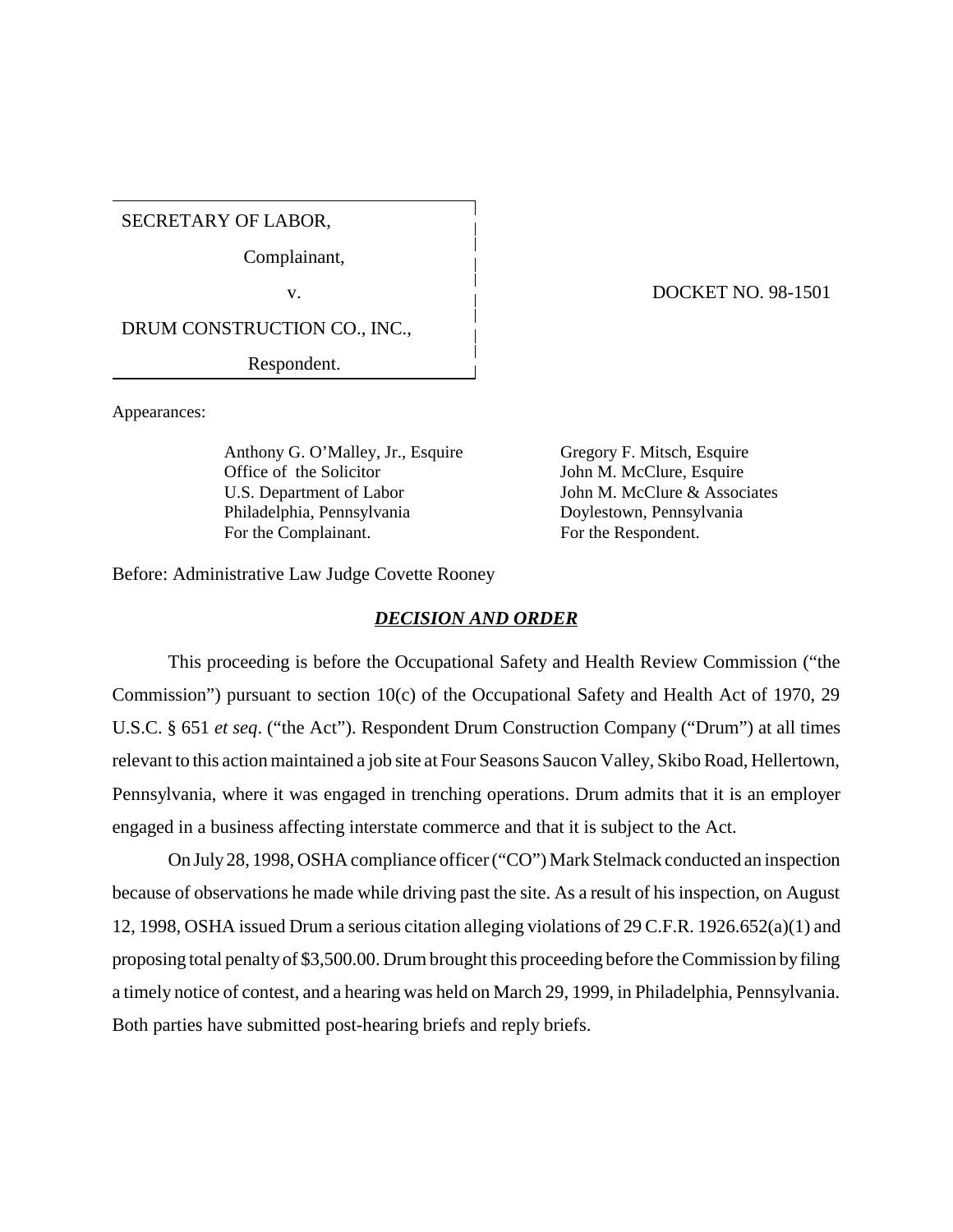## *Stipulations of Fact and Law*

At the commencement of the hearing, the parties stipulated to the following:

a. The Commission has jurisdiction in this matter.

b. Drum utilizes tools, equipment, machinery, goods and supplies originating in whole or in part from locations outside the Commonwealth of Pennsylvania.

c. Drum is an employer engaged in business affecting commerce within the meaning of section 3(5) of the Act, 29 U.S.C.§ 652(5).

d. OSHA inspected Drum's workplace on July 28, 1998.

e. During the course of the OSHA inspection on July 28, 1998, two employees of Drum were observed in an excavation outside of their protective trench box.

f. Drum did not discipline any of its employees with respect to any of the allegations of unsafe work practices at the subject work site.

g. Drum did question its employees regarding the alleged violative conditions set out in the OSHA citation issued on August 12, 1998.

h. The depth of the excavation in question, as measured by the OSHA CO at the time of the inspection, was 5 to 10 feet.

i. Dr. Alan Peck of the OSHA Salt Lake City Technical Center analyzed a soil sample taken from the subject excavation and determined that it was "Type B" soil.

j. Melick-Tully and Associates, P.C., on behalf of Drum, also analyzed a soil sample taken from the subject excavation and determined it to be "Type B" or "Type C" soil.

## *The Inspection*

CO Stelmack testified that as he was driving to his office on July 28, 1998, he observed two excavators working on a site adjacent to the road and a section of pipe being lowered into the ground. Pursuant to OSHA's national emphasis program regarding trenching, he parked and proceeded to the site. He walked past one of the excavators, which was moving material around. He then went to the area where the second excavator was working, where the pipe was being lowered into the ground. The CO asked who was in charge, and a person in the trench pointed to an individual standing alongside the trench. The CO presented his credentials to that individual, who was identified as Daniel Eisenhauer. CO Stelmack explained why he was there, upon which Eisenhauer acknowledged that he was the foreman; Eisenhauer then asked the CO what he needed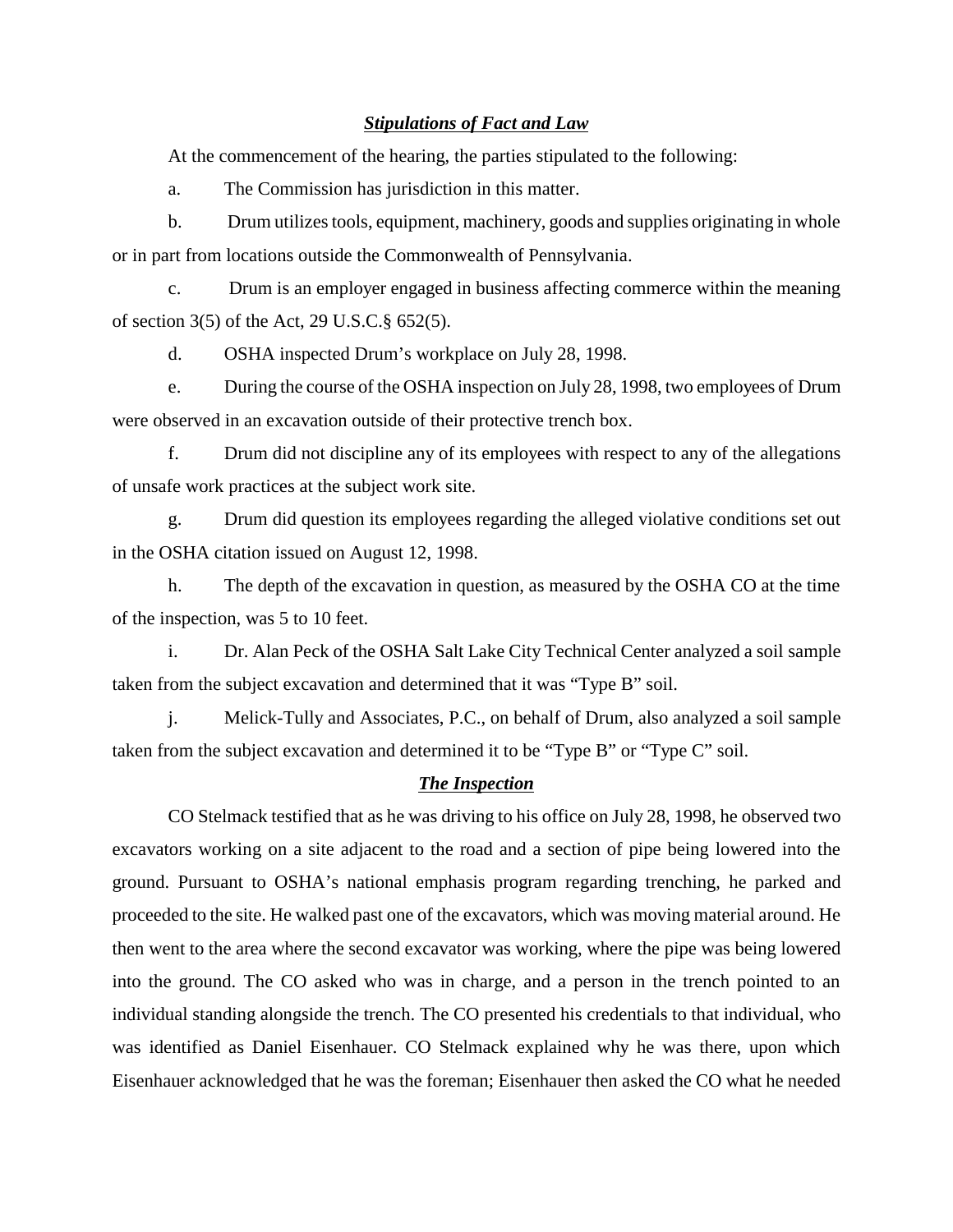and discussed the operation with him. (Tr. 14-18, 62).

CO Stelmack further testified that he observed two employees working in the trench and that Eisenhauer identified both as Drum employees. One employee was wearing a white hard hat and was standing in between a trench box located at one end of the excavation and a manhole, which was designated "Manhole 14" at the site. This employee was directing the operator of a front-end loader that had its bucket extended over the trench to dump bedding material over the pipe that had been laid in the trench. The other employee was wearing a blue hard hat and was standing on the opposite side of the manhole and near a compactor, and he was using a shovel to spread backfill material in the trench. CO Stelmack also saw a ladder against one of the trench walls that was located in between the trench box and the manhole, and he observed the employee with the white hard hat use the ladder to exit the trench. The CO photographed his observations and measured the depth of the trench; the depth in the area between the manhole and the ladder was 10 feet, while the depth in the area where the employee with the blue hard hat was working was 5 feet. The CO also learned from the employee in the blue hard hat, who had been using the compactor, that the backfill was not put in all at once.<sup>1</sup> Rather, it was put in 2 to 3 feet in depth at a time, after which it was compacted and the process repeated. The employee indicated to the CO that he had completed this process once or twice, which meant he had worked at a depth of more than 5 feet in the trench. The employee also indicated that no protective system was in place when he did this work and that while no cave-ins had occurred, chunks of soil had fallen from the sides of the trench. (Tr. 19-36, 53-55; Exs. C-1-4).

The CO noted the trench walls were essentially vertical, that the employees were working outside of the trench box, and that no other protection was in place in the areas where they were working. He further noted that the ladder was also outside of the trench box and that the employees were unprotected when they entered and exited the trench. The CO said the employees were exposed to a cave-in hazard, which could have caused serious injury or death, and that the hazard was exacerbated by the operation of the compactor and the front-end loader. (Tr. 22-26, 36-38, 48-55).

<sup>&</sup>lt;sup>1</sup>The CO testified that a compactor is used to pack down backfill by means of a worker walking behind it and operating the controls and that it compacts the material by its weight and vibrating function. (Tr. 31-32).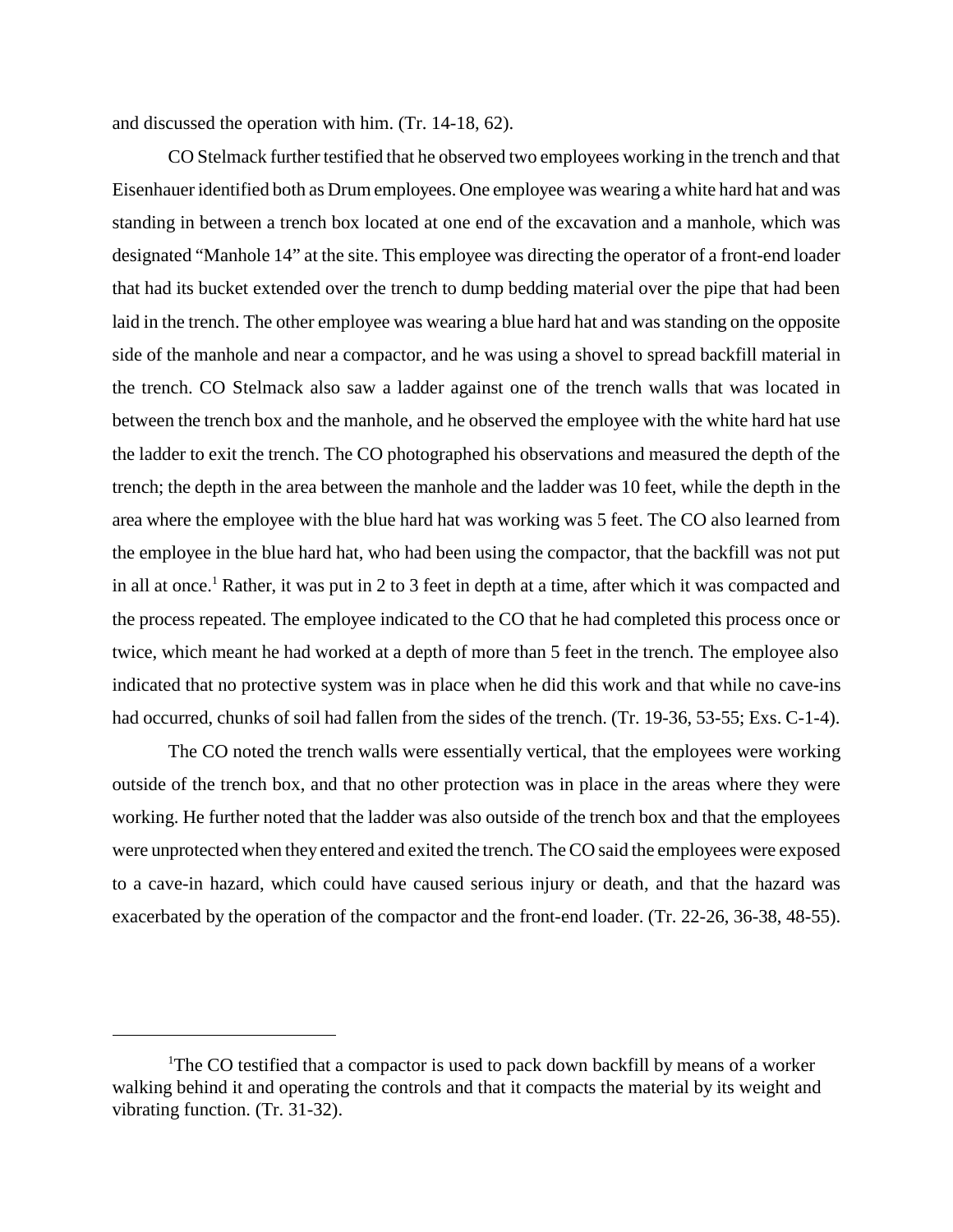### *Validity of the Inspection*

Drum contends that CO Stelmack failed to present credentials to any of its employees prior to or upon entry onto the work site on July 28, 1998. (Tr. 8; Respondent's Brief, pp. 7-10). The CO testified that upon arriving at the site, he observed no job site trailer or central location where work crews were located; thus, he walked to the location where he had seen excavation activity. The CO also testified that he proceeded past one excavator and then went to Manhole 14. He asked a crew member who was in charge and was given Eisenhauer's name, whereupon he showed his credentials to Eisenhauer and explained why he was there. $2$  (Tr. 15-17). Drum asserts that because the CO did not announce himself prior to asking the identity of the person in charge, Eisenhauer was put in the untenable position of trying to monitor the work at the same time he was having to deal with the CO; Drum also asserts that the CO in effect came onto the site unannounced. (Tr. 91-94). Drum's position is that the CO's actions violated section 8(a) of the Act, 29 U.S.C. § 657(a), which requires the presentation of credentials upon entering the work site.<sup>3</sup> I disagree, for the following reasons.

The Commission has stated that it "construes section 8(a) concerning presentation of credentials to be mandatory only when the Fourth Amendment would bar a warrantless search and thus when notice of authority is required." *See Hamilton Fixtures*, 16 BNA OSHC 1073, 1078 (No. 88-1720, 1993). It is therefore necessary for an employer to show that it is subject to the Fourth Amendment's reasonable expectation of privacy at the work site. However, when an area is outdoors and open to public view, there is no reasonable expectation of privacy. *See GEM Indus. Inc.,* 17 BNA OSHC 1184, 1186 (No. 93-1122, 1995), and cases cited therein. The record establishes that

 ${}^{2}$ Eisenhauer conceded that CO Stelmack, upon arriving at the trench, presented himself as an OSHA inspector, but could not recall whether the CO showed him his credentials. (Tr. 137). I find that this testimony does not refute that of the CO.

 $3$ Section 8 provides as follows: (a) In order to carry out the purposes of this Act, the Secretary, upon presenting appropriate credentials to the owner, operator, or agent in charge, is authorized (1) to enter without delay and at reasonable times any factory, plant, establishment, construction site, or other area, workplace or environment where work is performed by an employee of an employer; and (2) to inspect and investigate during regular working hours and at other reasonable times, and within reasonable limits and in a reasonable manner, any such place of employment and all pertinent conditions, structures, machines, apparatus, devices, equipment, and materials therein, and to question privately any such employer, owner, operator, agent or employee.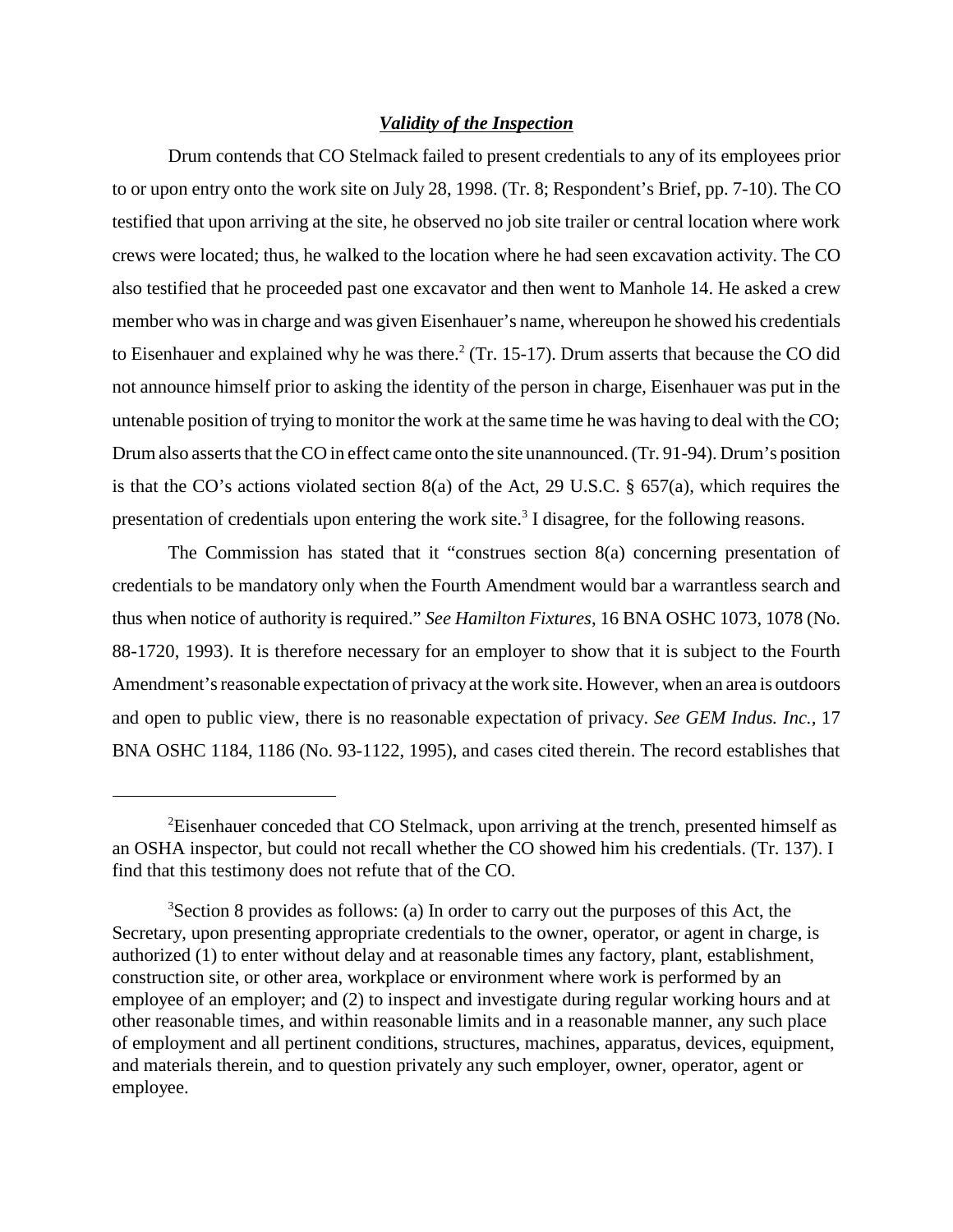the subject site was open to the public and not closed off in any manner. The record also establishes that Eisenhauer was fully cooperative during the entire inspection and that he never objected to the CO's presence. (Tr. 18, 118-19). Accordingly, there was no violation of the Fourth Amendment in this case. Moreover, I find that the CO's manner of presenting his credentials upon his arrival at the site was reasonable and that it conformed to the requirements of section 8(a) of the Act.

Drum further contends that it was prejudiced in presenting a defense because its authorized representative and site supervisor, Edward Ayoub, was denied the opportunity to accompany the CO during his inspection; Drum notes that although Ayoub was on the site at the time, the CO made no attempt to locate him and began his inspection immediately upon his introduction to Eisenhauer.4 Again, I disagree with Drum's contention. First, as noted *supra*, Eisenhauer cooperated fully during the inspection and did not object to the CO's presence. Second, there is nothing in the record to indicate that Eisenhauer ever asked the CO to not begin his inspection until Ayoub was present. Finally, Commission precedent has established that even if an employer is able to prove a violation of section 8 of the Act, to obtain relief it must show that it was actually prejudiced in the preparation or presentation of its defense on the merits. The record demonstrates that Eisenhauer provided CO Stelmack with a surveyor's rod to perform his measurements, which indicates that he could have made his own measurements of the trench depth at the same time. (Tr. 30, 64, 128, 153). Moreover, Eisenhauer was present when the CO made his measurements, the CO discussed the measurements with him, and Eisenhauer did not dispute them. (Tr. 20, 30, 64, 84). Based on the record, Drum's challenge to the inspection is rejected.

#### *The Citation*

The cited standard, 29 C.F.R.  $\S$  1926.652(a)(1), provides as follows:

Each employee in an excavation shall be protected from cave-ins by an adequate protective system designed in accordance with paragraph (b) or (c) of this section except when: (i) excavations are made entirely in stable rock; or (ii) excavations are less than 5 feet (1.52 m) in depth and examination of the ground by a competent person provides no indication of a potential cave-in.

<sup>4</sup> Section 8(e) of the Act, 29 C.F.R. § 657(e), states as follows: Subject to regulations issued by the Secretary, a representative of the employer and a representative authorized by his employees shall be given an opportunity to accompany the Secretary or his authorized representative during the physical inspection of any workplace under subsection (a) for the purpose of aiding such inspection.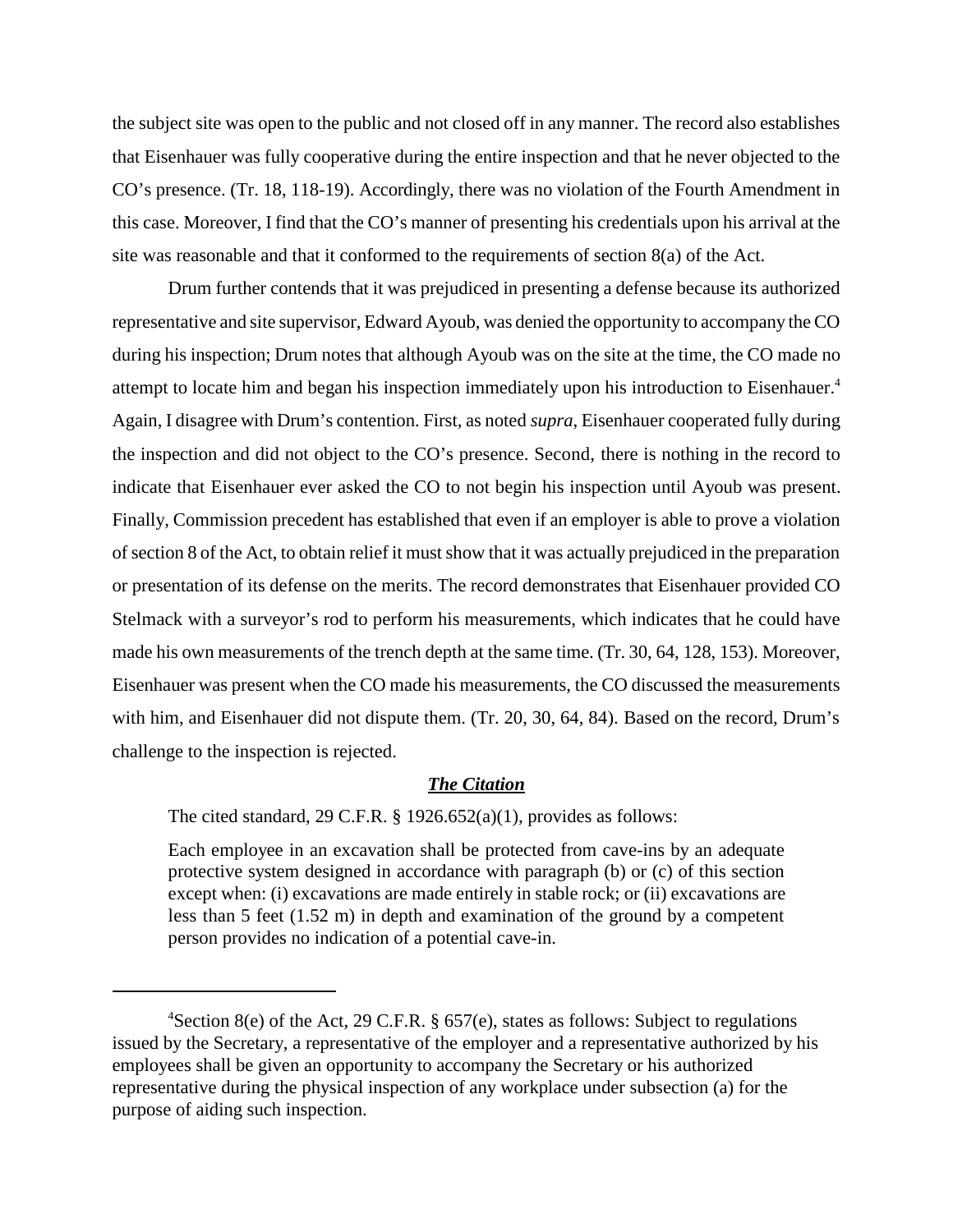The citation alleges four violative instances of the foregoing standard, as follows:

a) Four Seasons Saucon Valley, area of Manhole 14 - Employees worked outside of the confines of the trench box to signal the loader operator when dumping screenings into the trench and to spread screenings over the pipe. No protective system was in place where employees performed these operations. Employees were thus exposed to a cave-in hazard.

b) Four Seasons Saucon Valley, area of Manhole 14 - Employees accessed/egressed the trench by means of an extension ladder.<sup>5</sup> The ladder was set against the side wall of the trench outside of the trench box. No protective system was in place where the ladder was set. Employees were thus exposed to a cave-in hazard.

c) Four Seasons Saucon Valley, area of Manhole 14 - Employees worked outside of the confines of the trench box when installing the manhole. Operations such as leveling the stone, installing the manhole base, and setting the pipe in the manhole were conducted without the protection of the trench box. No protective system was in place where employees performed these operations. Employees were thus exposed to a cave-in hazard.

d) Four Seasons Saucon Valley, area of Manhole 14 - Backfill operations were conducted in the trench without a protective system in place. Manual spreading of backfill with a shovel and the manual operation of the compactor within the trench exposed employee to a cave in hazard.

### *The Secretary's Burden of Proof*

The Secretary has the burden of proving her case by a preponderance of the evidence. In order to establish a violation of an OSHA standard, the Secretary must show (a) the applicability of the cited standard, (b) the employer's noncompliance with the standard's terms, (c) employee access to the violative conditions, and (d) the employer's actual or constructive knowledge of the violation (*i.e.*, the employer either knew, or with the exercise of reasonable diligence could have known, of the violative condition). *Atlantic Battery Co.*, 16 BNA OSHA 2131, 2138 (No. 90-1747, 1994).

## *The Alleged Violative Instances*

Section 1926.652 was promulgated to ensure that employees working in excavations and trenches are protected from cave-ins by an adequate system, such as sloping, benching, shoring or

<sup>&</sup>lt;sup>5</sup>The record shows that the ladder was a 12-foot fixed ladder, and not an extension ladder, as set out in the citation. (Tr. 63, 131).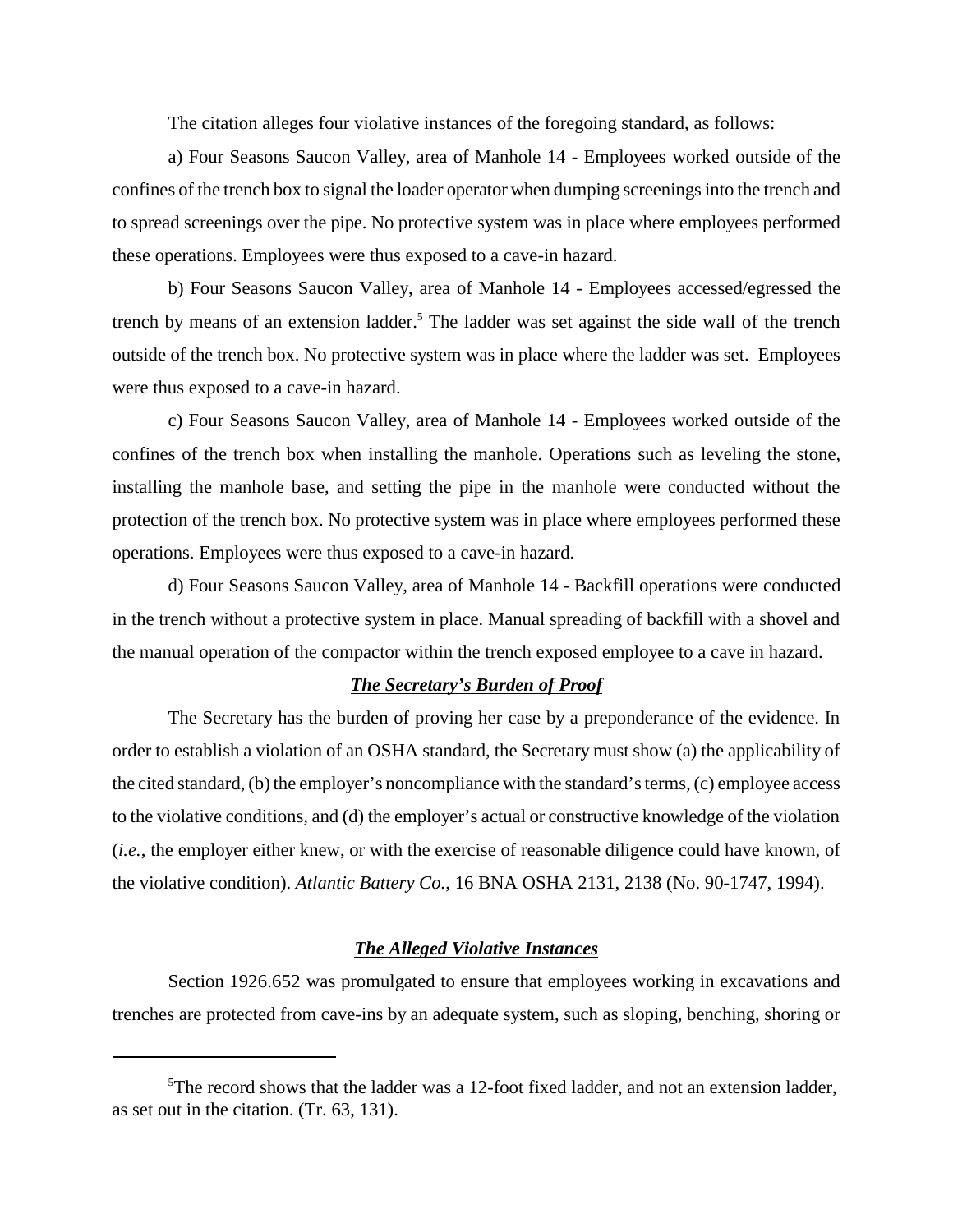trench boxes. The standard contains an exception to this requirement that applies to excavations made "entirely of stable rock" and to excavations "less than five feet ... in depth and examination of the ground by a competent person provides no indication of a potential cave-in." *See* 29 C.F.R. §§ 1926.652(a)(1)(i)-(ii). Drum contends that no protective system was required in the area of Manhole 14 where backfilling was being done as the trench in that area was less than 5 feet deep. (Respondent's Brief, p. 13). However, the Commission has held that the party claiming the benefit of an exception bears the burden of proving that its case falls within that exception. *Ford Dev. Corp.,* 15 BNA OSHA 2003, 2010 (No. 90-1505, 1992). I find that Drum has not met its burden of proof in regard to the exception set out in 29 C.F.R. § 199296.652(a)(1)(ii), for the reasons that follow.

First, the subject exception applies to excavations that are less than 5 feet deep, and the parties stipulated that the depth of the trench in the areas where the CO took his measurements was 5 feet to 10 feet. *See* Stipulation h, *supra*. Second, as noted in the preceding discussion, Eisenhauer was present when the CO made his measurements, the CO discussed the measurements with him, and Eisenhauer did not dispute them. (Tr. 20, 30, 64, 84). Third, Eisenhauer essentially agreed that the depth measurement in the subject area was 5 feet.<sup>6</sup> (Tr. 129-30). Fourth, Eisenhauer's testimony about the stone and backfill that had been laid and compacted in that area corroborated what the employee who had been doing that work had told the CO, and Eisenhauer himself agreed that the employee had been working in that area when the depth was about 8 feet. (Tr. 137-39). Finally, the record is devoid of any evidence that Eisenhauer had examined the ground for an indication of a potential cave-in. His testimony that the soil was "tight clay" and presented "hard digging" does not meet this requirement, particularly in light of his concession that he did not have any information regarding the classification of the soil in this area. (Tr. 59, 149-51). Drum's contention is rejected.

Drum next contends that the area around Manhole 14 was properly sloped for Type B soil.

 $^{6}$ O Were you with Mr. Stelmack when he had occasion to measure any other portions of the trench?

A He was measuring in the back on the other side of the manhole where the men were tamping and backfilling.

Q Were you with him when he ...

A I was close by, I wasn't right next to him.

Q Did he say anything to you regarding that measurement of the depth?

A I think at that point the men were -- the trench was about five and a half foot deep where they were tamping.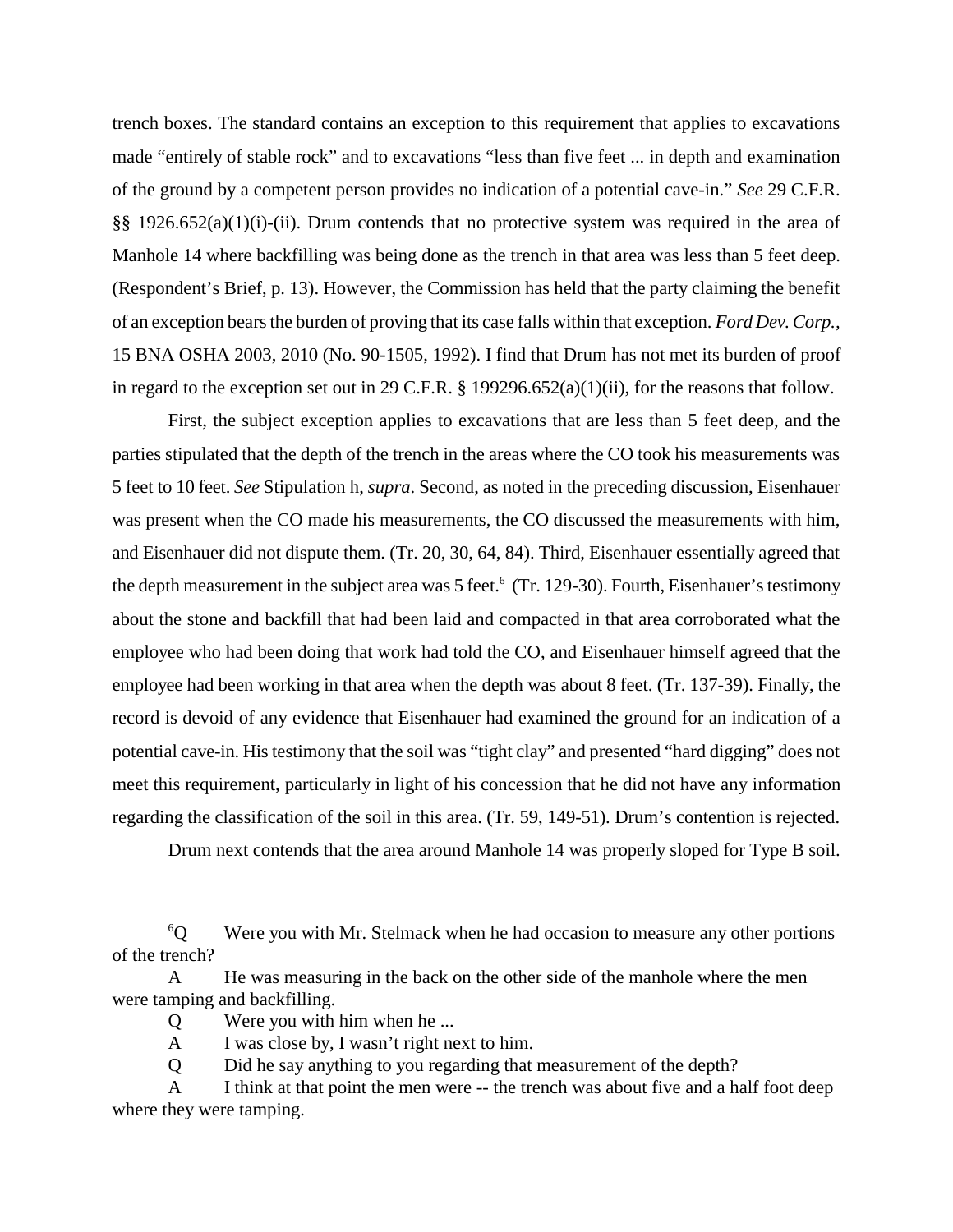(Respondent's Brief, p. 15). According to the record, the soil at the site was in fact Type B. *See* Stipulation i, *supra*. Table B-1 in Appendix B to the standard sets out the maximum allowable slopes for excavations less then 20 feet deep in the following soil types:

| <b>Stable Rock</b> |        | Vertical (90 degrees)  |
|--------------------|--------|------------------------|
| Type A             | 3/4:1  | $(63$ degrees)         |
| Type B             | 1:1    | $(45 \text{ degrees})$ |
| Type C             | 11/5:1 | (34 degrees)           |

As support for its position that the trench was sloped at an angle of 45 degrees, as required for Type B soil, Drum points to certain testimony of Charles Dries, the backhoe operator at the site. Dries described the process of creating a trench, indicating that his general practice was to "line the top part as much as [he could] and taper it down to ... a fairly decent slope on the banks." (Tr. 103). Dries at first indicated that he had sloped the area around Manhole 14, but he then admitted that he had not done so to any specification and that he could not provide any estimate of what the slope had been. (Tr. 104). Drum also points to certain testimony of Eisenhauer. However, contrary to Drum's assertion that Eisenhauer testified that the trench walls were sloped at an angle of 45 degrees, my review of the record convinces me that Eisenhauer's reference to a 45-degree angle was in response to a question about the condition of the ladder in the trench.<sup>7</sup> (Tr. 132-33). Moreover, although Eisenhauer went on to indicate that the trench was in fact sloped, his testimony in this regard is simply not credible in light of the record as a whole. $8$  (Tr. 133-34).

7 BY MR. MITSCH:

Q Can you describe the condition of the ladder as it's in and out of the trench box?

A The condition of the ladder as it's in and out of the trench box?

MR. MITSCH: I'm thinking of a way not to be leading.

JUDGE ROONEY: I don't think the witness is going to be able to tell us the condition of the ladder, counsel, I think you have to come up with some other word.

BY MR. MITSCH:

Q Can you describe the angle, if any, of the ladder?

A It looks like almost a 45 -- between a 45 and straight-up perpendicular.

Q 45 what?

A A 45-degree angle. The ladder is between a 45-degree angle and being straight up and down in that picture.

<sup>8</sup>Eisenhauer's competency with respect to soil classification is also questionable. He testified that if the soil type is unknown, it should be assumed to be Type B and sloped ½ to 1. (Tr. 150-51). However, the standard requires sloping in Type B soil to be 1 to 1; it also requires sloping as indicated for Type C soil in cases where no soil classification has been made. *See* 29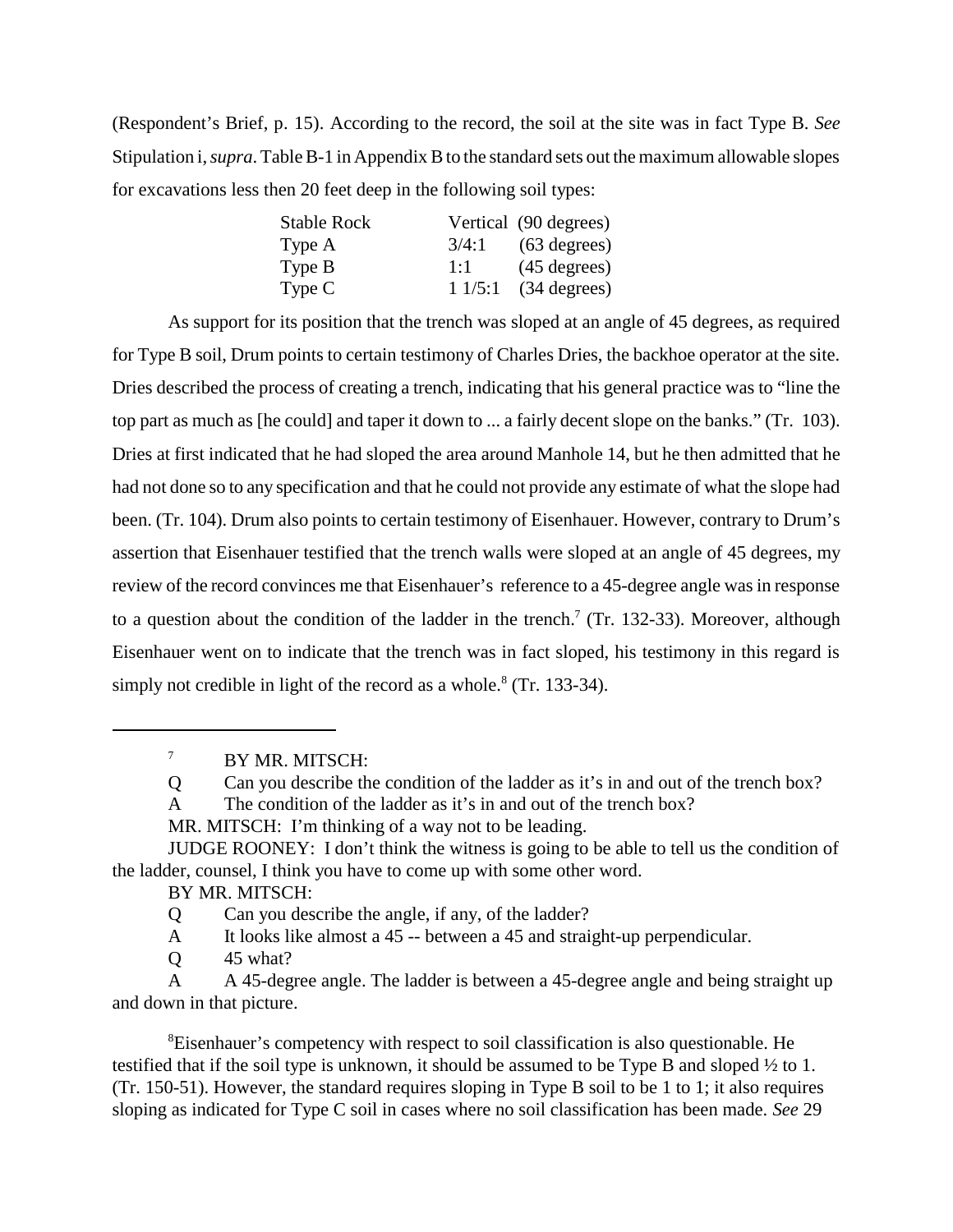As set out at the beginning of this decision, CO Stelmack consistently described the sidewalls of the subject trench as essentially vertical; he also specifically testified that the walls were not sloped at an angle of 45 degrees as required for Type B soil. (Tr. 25, 37-38, 46). The CO's photographs of the trench, Exhibits C-1-4, support his testimony, and Drum's witnesses, for the reasons set out above, did not refute it. Based on the CO's testimony and Exhibits C-1-4, I conclude that the walls of the trench where the employees were working at the time of the inspection were essentially vertical. I further conclude, in view of the evidence of record, that the area of the trench where the employee in the blue hard hat was working was 5 feet deep when the CO was there, that that area was approximately 8 feet deep earlier in the day, and that the area where the employee in the white hard hat was working was approximately 10 feet deep.<sup>9</sup> Finally, I conclude that Drum's employees were exposed to a cave-in hazard during the times that they were working outside the confines of the trench box, that there was no other protective system in use in the trench, and that Daniel Eisenhauer, Drum's job site foreman, was aware of the violative conditions.<sup>10</sup> The Secretary has therefore met all the required elements, that is, the applicability of the standard, noncompliance with its terms, employee exposure, and employer knowledge of the condition, to establish the alleged violative instances of the cited standard. Item 1 of Citation 1 is accordingly affirmed.

## *Classification of the Violation*

Section 17(k) of the Act, 29 U.S.C.  $\S$  666(k), provides that a violation is "serious" if there is "a substantial probability that death or serious physical harm could result." In order to establish that a violation is serious, the Secretary need not show that an accident is likely to occur, but, rather,

C.F.R. § 1926.652(b)(1). *See also* Table B-1 of Appendix B to the standard..

<sup>&</sup>lt;sup>9</sup>In so concluding, I have considered Drum's contention that the depth in the area of the manhole was 8 feet. (Respondent's Brief, p. 15). I have reviewed the record in this regard, and note that while Drum's witnesses at times indicated this was the case, at other times the CO's measurement of 10 feet was corroborated. (Tr. 108-09, 119, 129).

 $10$ Drum's knowledge of the violation is shown by the CO's testimony that he learned from Eisenhauer that the trench box had only been used for installing the pipe and that it had not been used for installing the manhole or for backfill operations; Eisenhauer also told him it was sometimes not possible to use a trench box and that while he had requested a manhole box it was not delivered and he had had to get the job done. (Tr. 38-40, 59). Commission precedent is well settled that a supervisor's knowledge of a violative condition is imputable to the employer. *See, e.g., Pride Oil Well Svc.*, 15 BNA OSHC 1809, 1814 (No. 87-692, 1992), and cases cited therein.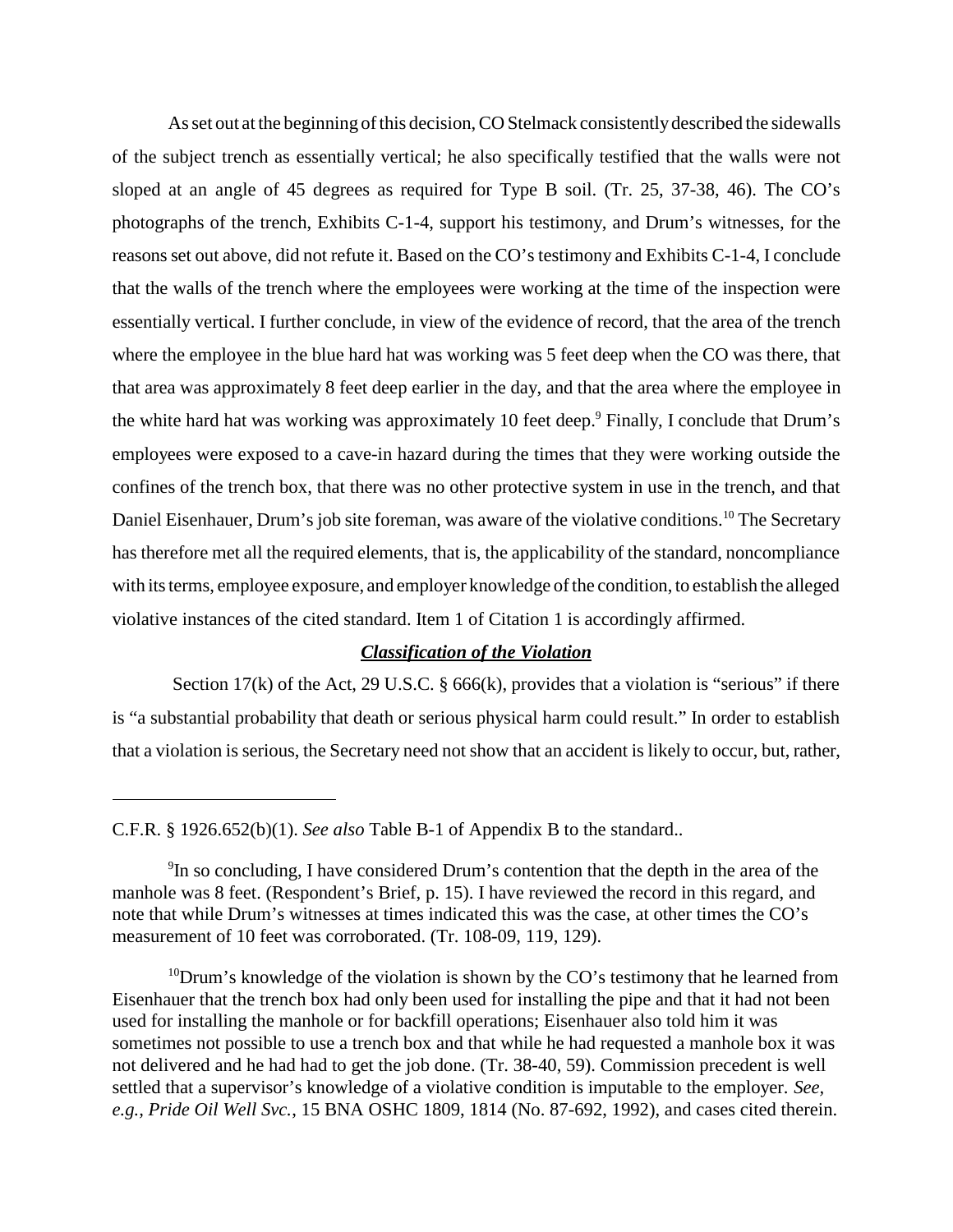that an accident is possible and that it is probable that death or serious physical harm could occur. *Flintco, Inc.*, 16 BNA OSHA 1404, 1405 (No. 92-1396, 1993). CO Stelmack testified that in view of the depth of the trench and the fact that the average weight of soil is 100 pounds per cubic foot, he believed that death was a likely result in the event of a cave-in at the site. (Tr. 54). Based on the record, I conclude that the violation was properly characterized as serious.

### *Penalty*

Once a contested case is before the Commission, the penalty proposed by the Secretary is just that -- a proposal. What constitutes an appropriate penalty is a determination that the Commission, as the final arbiter of penalties, must make. In determining appropriate penalties, "due consideration" must be give to the four criteria under section 17(j) of the Act, 29 U.S.C. § 666(j), that is, the gravity of the violation and the employer's size, history and good faith. *J.A. Jones Constr. Co.*, 15 BNA OSHC 2201, 2213-14 (No. 87-2059, 1993). These factors are not necessarily accorded equal weight, and the gravity of a violation is generally the primary element in the penalty assessment. *Trinity Indus., Inc.,* 15 BNA OSHC 1481, 1483 (No. 88-2691, 1992). The gravity of a violation depends upon such matters as the number of employees exposed, duration of exposure, precautions taken against injury, and the likelihood that an injury would result. *J.A. Jones, supra.*

The gravity of the violation here was high. The probability of a cave-in was great, due to the fact that employees worked and used a ladder in areas of the trench where no protective systems were present. Further, there were vibrating pieces of equipment operating both in and outside of the trench, which could have loosened the sidewalls. The severity was also great because, in the event of a cave-in, death was a likely result. The gravity-based penalty was adjusted for size and history, since the company had only 84 employees and no history of previous serious OSHA violations; however, no credit for good faith was given due to the gravity of the violation. (Tr. 53-56, 83). On the basis of the record, I conclude that the proposed penalty of \$3,500.00 is appropriate.